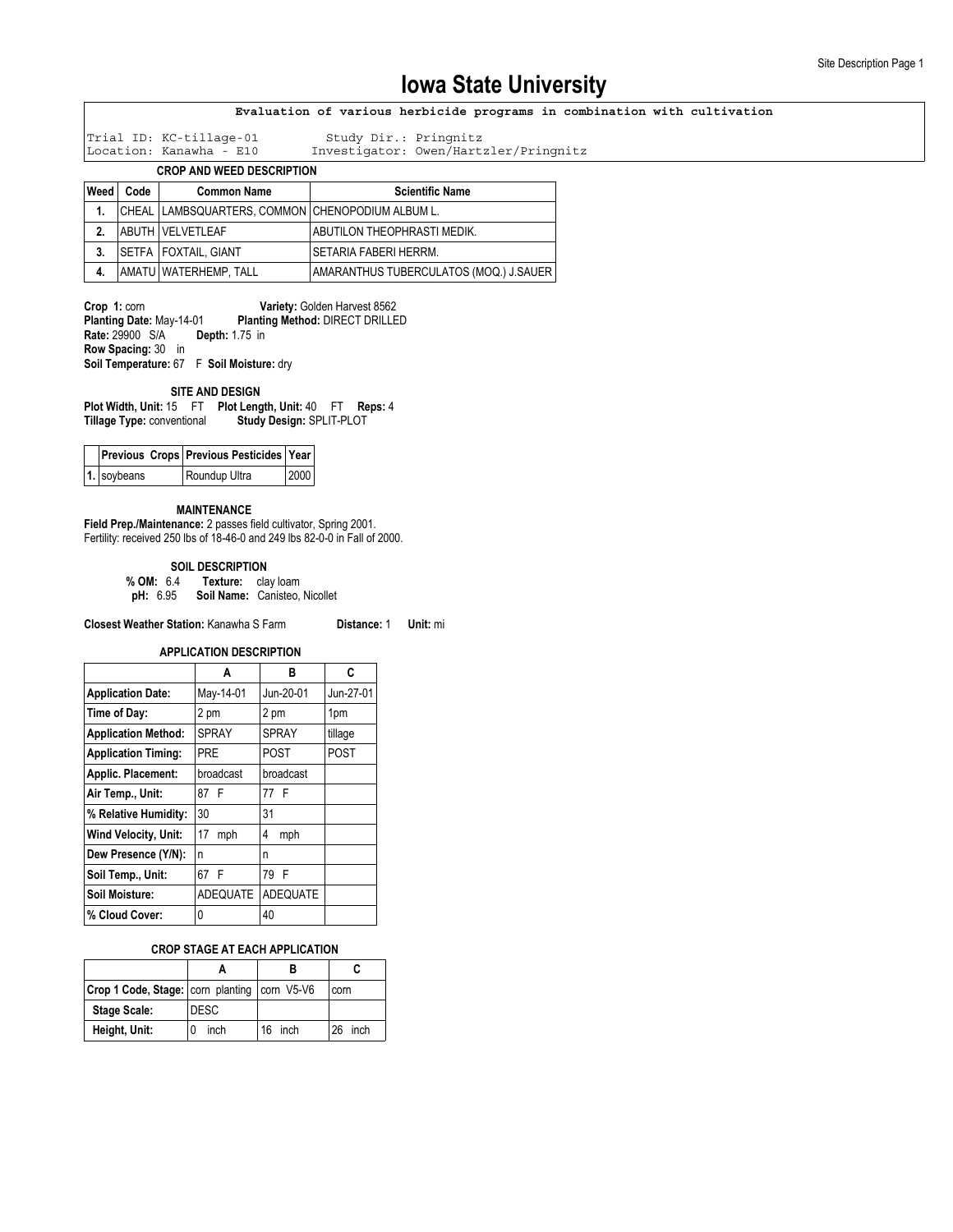## **WEED STAGE AT EACH APPLICATION**

|                     | A                  | в                    | C                    |
|---------------------|--------------------|----------------------|----------------------|
| Weed 1 Code, Stage: | CHEAL 0            | CHEAL <sub>3</sub>   | CHEAL 5              |
| <b>Stage Scale:</b> | inch               | inch                 | inch                 |
| Density, Unit:      |                    | 40 FT2               |                      |
| Weed 2 Code, Stage: | ABUTH 0            | <b>ABUTH 4</b>       | <b>ABUTH 5</b>       |
| <b>Stage Scale:</b> | inch               | inch                 | inch                 |
| Density, Unit:      |                    | FT <sub>2</sub><br>2 | 2 FT2                |
| Weed 3 Code, Stage: | SETFA <sub>0</sub> | SETFA <sub>5</sub>   | SFTFA <sub>7</sub>   |
| <b>Stage Scale:</b> | inch               | inch                 | inch                 |
| Density, Unit:      |                    | FT <sub>2</sub><br>4 | FT <sub>2</sub><br>4 |
| Weed 4 Code, Stage: | AMATU <sub>0</sub> | <b>AMATU</b>         | <b>AMATU</b>         |
| <b>Stage Scale:</b> | height             |                      |                      |

## **APPLICATION EQUIPMENT**

|                              | A               | в               | C         |
|------------------------------|-----------------|-----------------|-----------|
| Appl. Equipment:             | TerraPro        | TerraPro        | cultivate |
| <b>Operating Pressure:</b>   | 32              | 32              |           |
| Nozzle Type:                 | flat-fan        | flat-fan        |           |
| <b>Nozzle Size:</b>          | TT11002         | TT11002         |           |
| <b>Nozzle Spacing, Unit:</b> | 20<br>inch      | 20<br>inch      |           |
| Boom Length, Unit:           | $15$ ft         | 10 ft           |           |
| Boom Height, Unit:           | 15 in           | 30<br>in        |           |
| Ground Speed, Unit:          | $2.6$ mph       | $2.6$ mph       |           |
| Carrier:                     | water           | water           |           |
| Spray Volume, Unit:          | 20              | 20              |           |
| Propellant:                  | CO <sub>2</sub> | CO <sub>2</sub> |           |
| Tank Mix (Y/N):              | Y               |                 |           |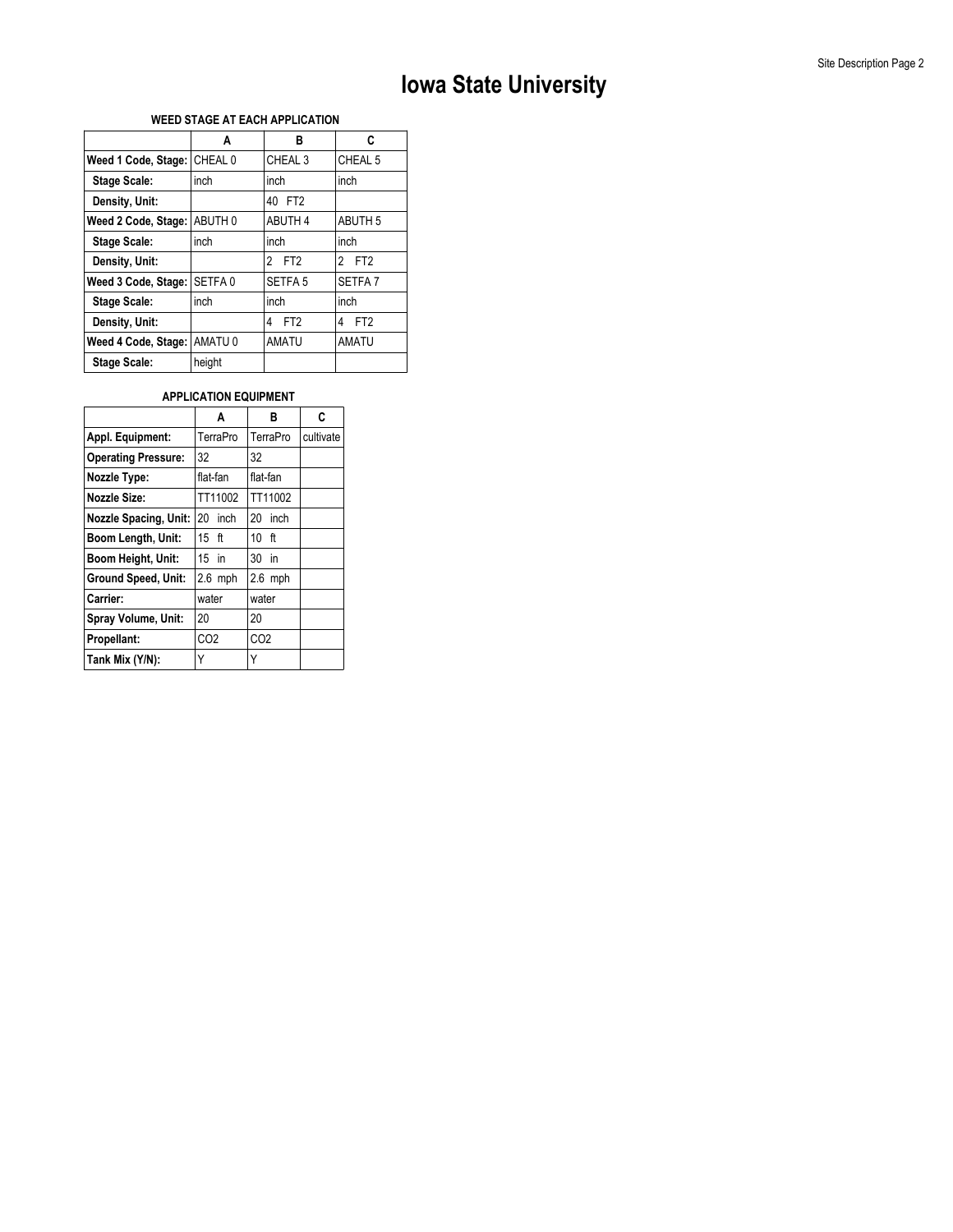| Evaluation of various herbicide programs in combination with cultivation                                             |                                                                                     |           |                                                                     |                                   |                |                                 |                                                                        |                       |                                 |                                              |                       |                                       |  |
|----------------------------------------------------------------------------------------------------------------------|-------------------------------------------------------------------------------------|-----------|---------------------------------------------------------------------|-----------------------------------|----------------|---------------------------------|------------------------------------------------------------------------|-----------------------|---------------------------------|----------------------------------------------|-----------------------|---------------------------------------|--|
| Trial ID: KC-tillage-01<br>Study Dir.: Pringnitz<br>Location: Kanawha - E10<br>Investigator: Owen/Hartzler/Pringnitz |                                                                                     |           |                                                                     |                                   |                |                                 |                                                                        |                       |                                 |                                              |                       |                                       |  |
| <b>Weed Code</b><br>Rating Data Type<br><b>Rating Unit</b><br><b>Rating Date</b>                                     |                                                                                     |           |                                                                     |                                   |                | <b>SETFA</b><br>control<br>$\%$ | CHEAL<br>control<br>%<br>Jun-20-01   Jun-20-01   Jun-20-01   Jul-10-01 | ABUTH<br>control<br>% | <b>SETFA</b><br>control<br>$\%$ | CHEAL<br>control<br>%<br>Jul-10-01 Jul-10-01 | ABUTH<br>control<br>% | Corn<br>yield<br>bu/acre<br>Oct-27-01 |  |
|                                                                                                                      | Trt Treatment<br>No. Name                                                           | Rate Unit | Rate                                                                | Grow Appl<br>Stg                  | Code           |                                 |                                                                        |                       |                                 |                                              |                       |                                       |  |
|                                                                                                                      | 1 Balance Pro<br>Surpass<br>Atrazine<br>No cultivation                              |           | 2.25 FL OZ/A pre<br>40 FL OZ/A pre<br>1 LB A/A pre                  |                                   | Α<br>Α<br>Α    | 99.0 a                          | 99.0 a                                                                 | 99.0a                 | 90.8 ab                         | 99.0 a                                       |                       | 98.0 a 145.75 cd                      |  |
|                                                                                                                      | 2 Balance Pro<br>Surpass<br>Atrazine<br>Cultivation                                 |           | 2.25 FL OZ/A pre<br>40 FL OZ/A pre<br>1 LB A/A pre                  |                                   | Α<br>A<br>A    | 97.0 a                          | 99.0 a                                                                 | 99.0 a                | 93.5a                           | 98.0 a                                       |                       | 99.0 a 151.25 bcd                     |  |
|                                                                                                                      | 3 Balance Pro<br>Surpass<br>Atrazine<br>No cultivation                              |           | 1.13 FL OZ/A pre<br>20 FL OZ/A pre<br>0.5 LB A/A pre                |                                   | Α<br>A<br>Α    | 92.3 ab                         | 98.0 a                                                                 | 98.0 a                | 89.8 ab                         | 94.3 a                                       |                       | 94.5 a 159.77 a-d                     |  |
|                                                                                                                      | 4 Balance Pro<br>Surpass<br>Atrazine<br>Cultivation                                 |           | 1.13 FL OZ/A pre<br>20 FL OZ/A pre<br>0.5 LB A/A pre                |                                   | Α<br>Α<br>A    | 98.0a                           | 98.0 a                                                                 | 96.8a                 | 98.5a                           | 99.0 a                                       |                       | 99.0 a 164.15 abc                     |  |
|                                                                                                                      | 5 Leadoff<br>Steadfast<br>Clarity<br><b>COC</b><br><b>28% UAN</b><br>No cultivation |           | 30 FL OZ/A pre<br>0.5 OZ/A<br>4 FL OZ/A post B<br>1 QT/A<br>2 QT/A  | post B<br>post B<br>post B        | Α              | 83.8 b                          | 96.0 a                                                                 | 87.5 ab               | 94.5a                           | 98.0 a                                       |                       | 94.5 a 182.58 a                       |  |
|                                                                                                                      | 6 Leadoff<br>Steadfast<br>Clarity<br>COC<br><b>28% UAN</b><br>Cultivation           |           | 30 FL OZ/A pre<br>0.5 OZ/A<br>4 FL OZ/A post B<br>1 QT/A<br>2 QT/A  | post B<br>post B<br>post B        | $\overline{A}$ | 90.0 ab                         | 91.3a                                                                  | 82.5 bc               | 99.0a                           | 99.0 a                                       |                       | 98.0 a 175.60 a                       |  |
|                                                                                                                      | 7 Leadoff<br>Steadfast<br>Clarity<br><b>COC</b><br><b>28% UAN</b><br>No cultivation |           | 15 FL OZ/A pre<br>0.25 OZ/A<br>2 FL OZ/A post B<br>1 QT/A<br>2 QT/A | post B<br>post B<br>post B        | A              | 75.0 c                          | 81.3 b                                                                 | 73.8 c                | 92.3a                           | 97.0 a                                       |                       | 89.8 a 183.80 a                       |  |
|                                                                                                                      | 8 Leadoff<br>Steadfast<br>Clarity<br>COC.<br><b>28% UAN</b><br>Cultivation          |           | 15 FL OZ/A pre<br>0.25 OZ/A<br>2 FL OZ/A post B<br>1 QT/A<br>2 QT/A | post B<br>post B<br>post B        | A              | 73.8 c                          | 77.5 bc                                                                | 75.0 bc               | 99.0a                           | 98.0a                                        |                       | 96.8 al 178.25 a                      |  |
|                                                                                                                      | 9 Dual II Magnum<br>Northstar<br><b>NIS</b><br>AMS<br>No cultivation                |           | 2 PT/A<br>5 OZ/A<br>0.25 % V/V<br>3 LB/A                            | pre<br>post B<br>post B<br>post B | A              | 93.5 ab                         | 83.8 b                                                                 | 83.8 bc               | 88.5 ab                         | 98.0a                                        |                       | 99.0 a 172.10 ab                      |  |
|                                                                                                                      | 10 Dual II Magnum<br>Northstar<br><b>NIS</b><br>AMS<br>Cultivation                  |           | 2 PT/A<br>5 OZ/A<br>0.25 % V/V<br>3 LB/A                            | pre<br>post B<br>post B<br>post B | A              | 92.3 ab                         | 77.5 bc                                                                | 86.3 bc               | 93.3a                           | 99.0 a                                       |                       | 99.0 a 169.95 ab                      |  |
|                                                                                                                      | 11 Dual II Magnum<br>Northstar<br><b>NIS</b><br>AMS<br>No cultivation               |           | 1 PT/A<br>2.5 OZ/A<br>0.25 % V/V<br>3 LB/A                          | pre<br>post B<br>post B<br>post B | A              | 91.3 ab                         | 63.8 d                                                                 | 75.0 bc               | 81.3 b                          | 88.8 b                                       |                       | 92.3 a 174.42 a                       |  |

 $\overline{1}$